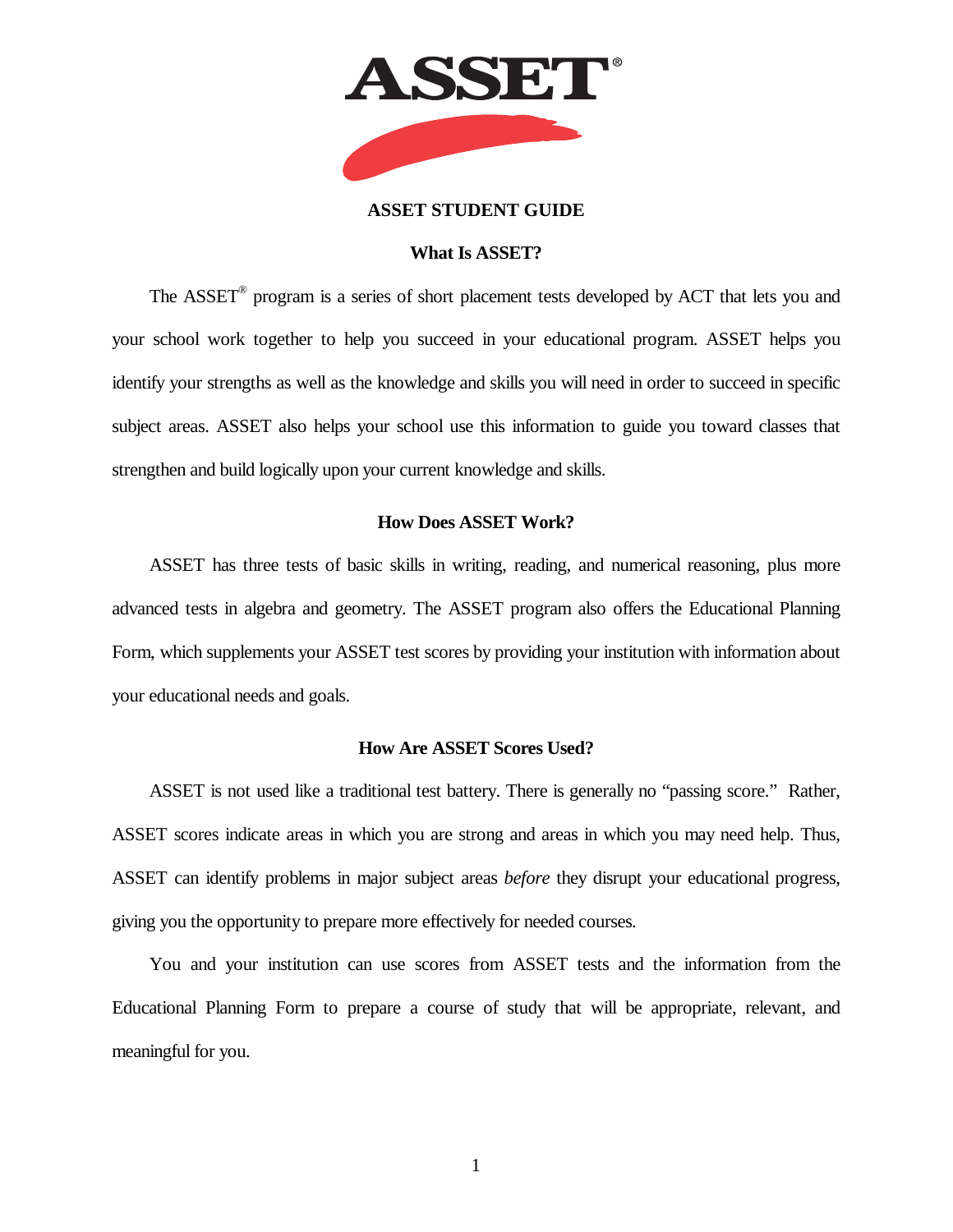#### **What Kinds of Questions Are on the ASSET Tests?**

|                                           | The ASSET tests use a multiple-choice format. The following table gives the number of items and |
|-------------------------------------------|-------------------------------------------------------------------------------------------------|
| the amount of time allowed for each test. |                                                                                                 |

| <b>Test</b>                                                                                                            | Number of Items      | <b>Minutes</b>       |
|------------------------------------------------------------------------------------------------------------------------|----------------------|----------------------|
| <b>Basic Skills Tests:</b><br><b>Writing Skills</b><br><b>Reading Skills</b><br><b>Numerical Skills</b>                | 36<br>24<br>32       | 25<br>25<br>25       |
| <b>Advanced Mathematics Tests:</b><br><b>Elementary Algebra</b><br>Intermediate Algebra<br>College Algebra<br>Geometry | 25<br>25<br>25<br>25 | 25<br>25<br>25<br>25 |

 The Writing Skills Test measures your understanding of appropriate usage in grammar, punctuation, sentence structure, writing strategy, and writing style.

 The Reading Skills Test measures your ability to find specific information in text and to make logical inferences that extend beyond the text information.

 The Numerical Skills Test assesses your knowledge and skills in the performance of basic math operations using whole numbers, decimals, and fractions. This test also measures pre-algebra knowledge and skills such as your understanding of prime numbers, absolute values, scientific notation, and square roots.

 The Elementary Algebra Test measures skills often taught in a first-year high school algebra class, including evaluating and simplifying algebraic expressions, solving linear and quadratic equations, and performing operations with polynomials.

 The Intermediate Algebra Test measures skills often taught in a second-year high school algebra class, including factoring, graphing, solving linear inequalities, and calculating slope and distance.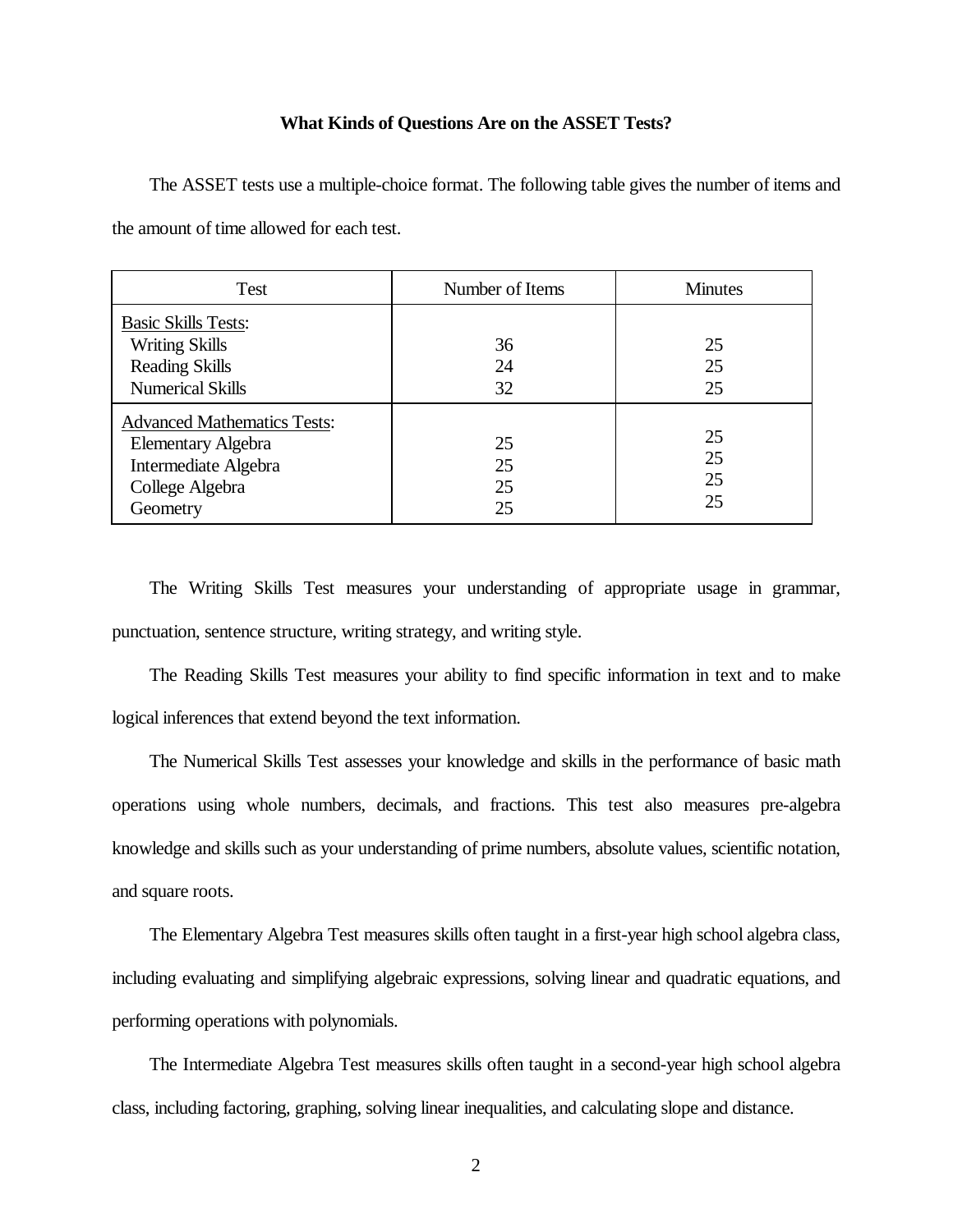The College Algebra Test measures skills often taught in a first-year college algebra course, including performing operations with complex numbers, exponential functions, factorials, and graphs of polynomials.

 The Geometry Test measures skills often taught in a high school geometry class, including understanding formulas and principles related to squares, triangles, circles, and other geometric figures.

 Each student will take only the ASSET tests that will be most helpful in determining the courses he or she should take. The most frequently administered tests are the three Basic Skills tests: Writing, Reading, and Numerical Skills. Sample items and instructions for the three Basic Skills tests and the four Advanced Mathematics tests are provided on the following pages (answers are provided on the last page).

#### **How Can I Arrange to Take the ASSET?**

 Most institutions give the ASSET during orientation to incoming freshmen who have already applied and been admitted to the school. Some institutions may require you to take one or more of the ASSET tests before enrolling in a particular program or course. Talk to your advisor, counselor, or Office of Student Services to determine the requirements and recommendations of your institution.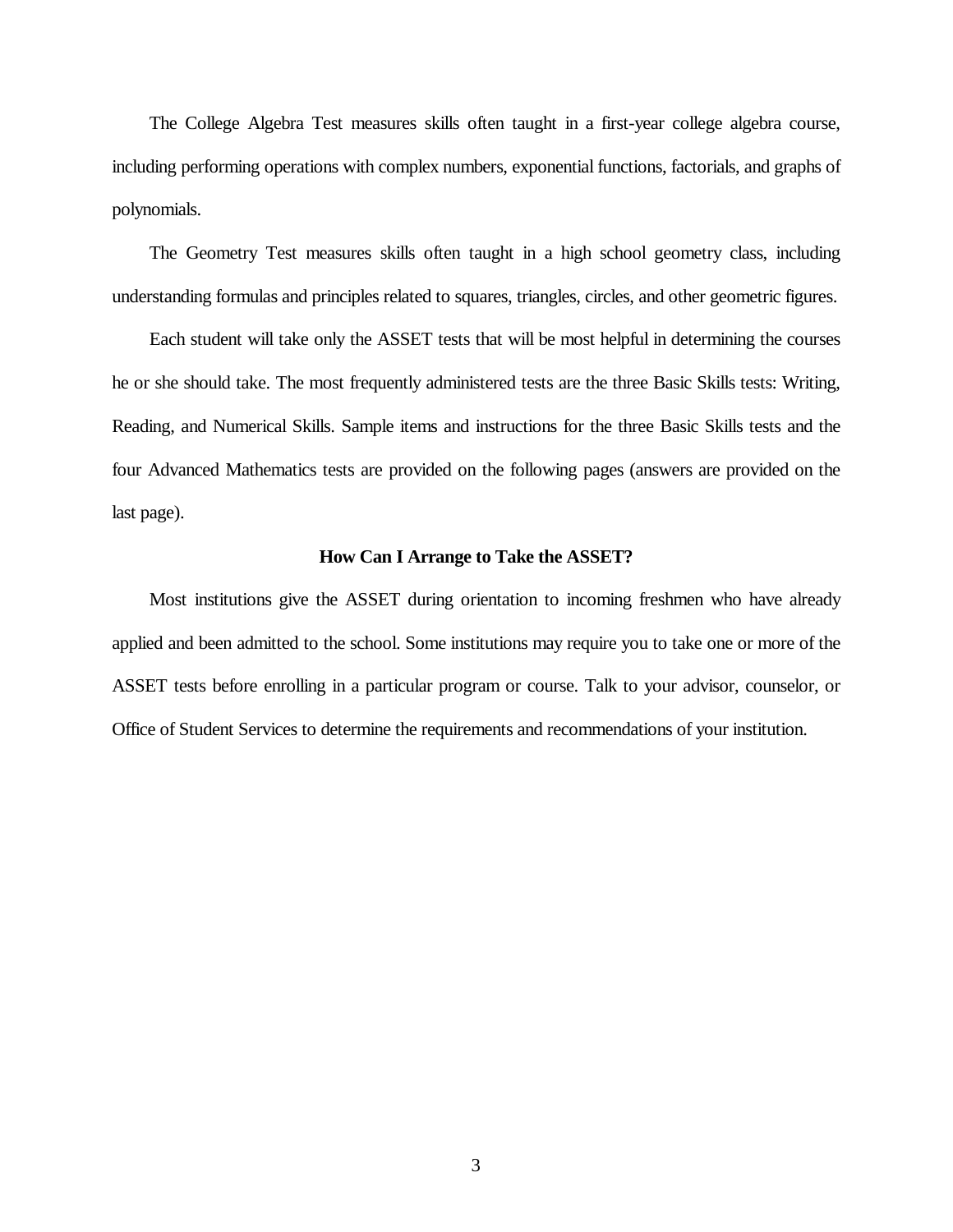## **Tips for Taking the ASSET**

- 1. Relax! The ASSET tests are designed to help you succeed in school. Your scores help you and your institution determine which courses are most appropriate for your current level of knowledge and skills. Once you identify your academic strengths and weaknesses, you can get the help you need to improve underdeveloped skills before they interfere with your learning.
- 2. You will be able to concentrate better on the test if you get plenty of rest and eat properly before the test. You should also arrive a few minutes early so you can find the testing area, bathrooms, etc., and have time to find satisfactory seating, sharpen pencils, and gather your thoughts before the test begins.
- 3. Be sure you understand the directions for each test before that test session begins. Ask questions if you need to.
- 4. Pace yourself. You have 25 minutes to answer all questions on each section of the tests. Note the time when you start the test and check the time periodically to keep yourself "on schedule." Questions usually get increasingly harder, so you need to allow more time for later questions.
- 5. Answer the easier questions first and skip over the more difficult ones, marking the appropriate item numbers on the answer sheet so you can come back to them later. You can put a light check mark on the answer sheet next to any item you skip over as long as you erase any stray marks after you have returned to that item and answered it. Do not make any marks in the test booklet.
- 6. Read each question carefully until you understand what the question is asking. If answering an item requires several steps, be sure you consider them all.
- 7. Be sure to *answer every item*. You are not penalized for guessing. Your score will provide more useful placement information if you answer every item, even if you guess.
- 8. If time is available, go back and check your work on the test after you have answered all items. Don't be afraid to change an answer if you believe that your first choice was wrong.
- 9. Be sure that you mark the space that corresponds to the answer you have selected for each item. Darken the space completely. If you change your mind about an answer, be sure to erase any stray marks on your answer sheet.
- 10. If you have a problem or question during the test, raise your hand and the test administrator or proctor will help you. Although they cannot answer test questions for you, they can help you with other types of problems (e.g., a broken pencil).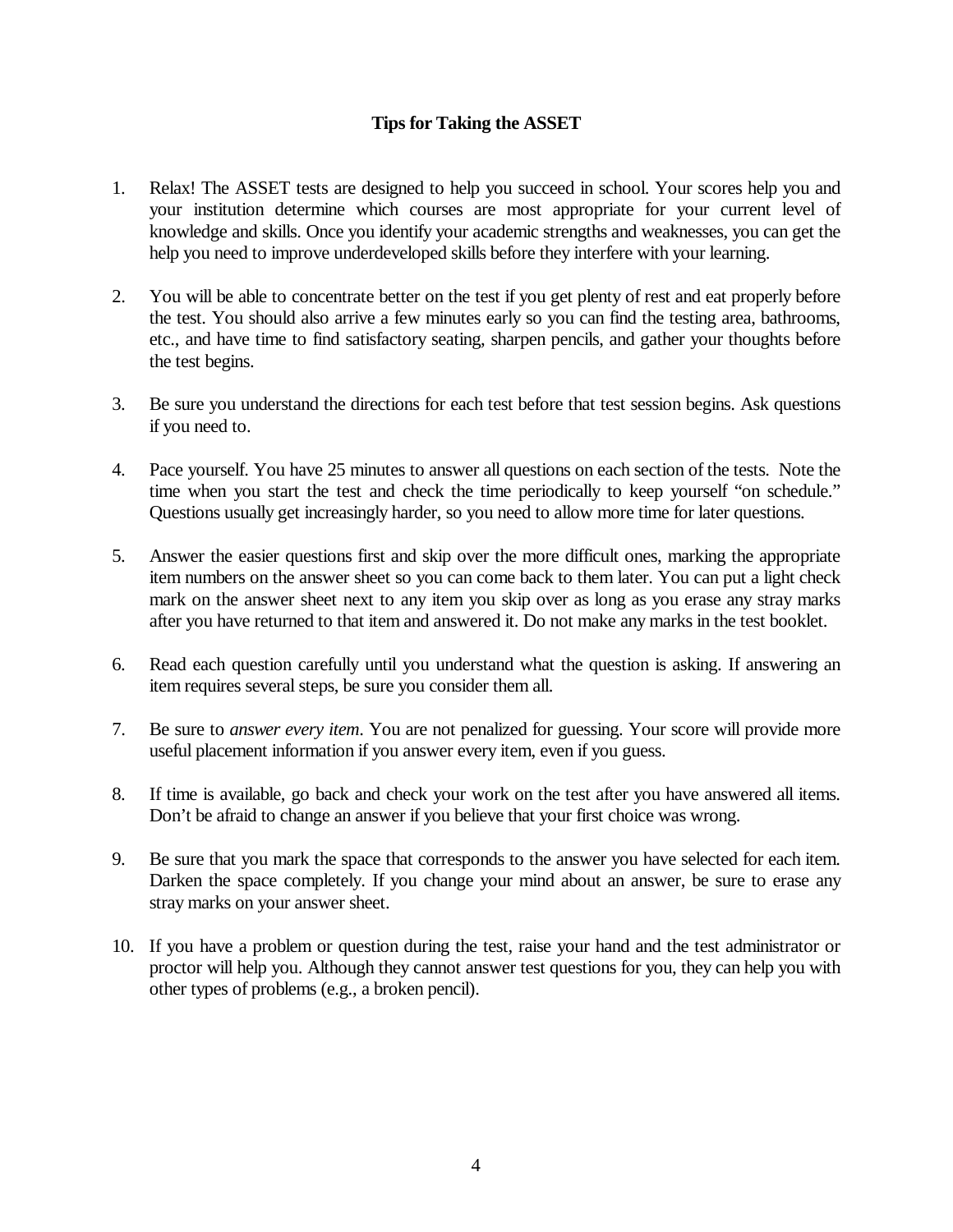## **Tips for Specific ASSET Tests**

|                                                  | <b>Writing Skills</b>                                                                                                                                                                                                                                                            | <b>Reading Skills</b>                                                                                                                                                                                                                                                                                  |  |  |
|--------------------------------------------------|----------------------------------------------------------------------------------------------------------------------------------------------------------------------------------------------------------------------------------------------------------------------------------|--------------------------------------------------------------------------------------------------------------------------------------------------------------------------------------------------------------------------------------------------------------------------------------------------------|--|--|
|                                                  | 1. Determine the intended meaning of each<br>paragraph before trying to answer items in<br>that paragraph.<br>2. Substitute each alternative into the<br>appropriate underlined portion for each item<br>and select the one that fits best with the<br>meaning of the paragraph. | 1. Read the entire passage carefully before<br>trying to answer any items.<br>2. Reread appropriate sections of the passage<br>as needed to answer specific items.<br>3. Read a few sentences before and after the<br>appropriate sections of a passage to be<br>sure that you understand the context. |  |  |
| <b>Numerical Skills and Advanced Mathematics</b> |                                                                                                                                                                                                                                                                                  |                                                                                                                                                                                                                                                                                                        |  |  |
| 1.                                               | Read each item stem carefully and examine all supporting information (e.g., tables and<br>graphics) to be sure you understand each question.                                                                                                                                     |                                                                                                                                                                                                                                                                                                        |  |  |
| 2.                                               | Solve each problem <i>before</i> you look at the alternatives.                                                                                                                                                                                                                   |                                                                                                                                                                                                                                                                                                        |  |  |
| 3.                                               | Find your solution among the listed alternatives.                                                                                                                                                                                                                                |                                                                                                                                                                                                                                                                                                        |  |  |
| 4.                                               | If your answer is not among the listed alternatives, check your work.                                                                                                                                                                                                            |                                                                                                                                                                                                                                                                                                        |  |  |
| 5.                                               | For some items, "Not given" may be the correct alternative.                                                                                                                                                                                                                      |                                                                                                                                                                                                                                                                                                        |  |  |

- 
- 6. Use the scratch paper provided to do your calculations on the Numerical Skills test. NOTE: Calculators are NOT PERMITTED on the Numerical Skills test.
- 7. **IMPORTANT NOTE:** Calculators ARE PERMITTED for the four Advanced Mathematics tests: Elementary Algebra, Intermediate Algebra, College Algebra, and Geometry. See Calculator Guidelines on the next page to make sure your calculator is permitted.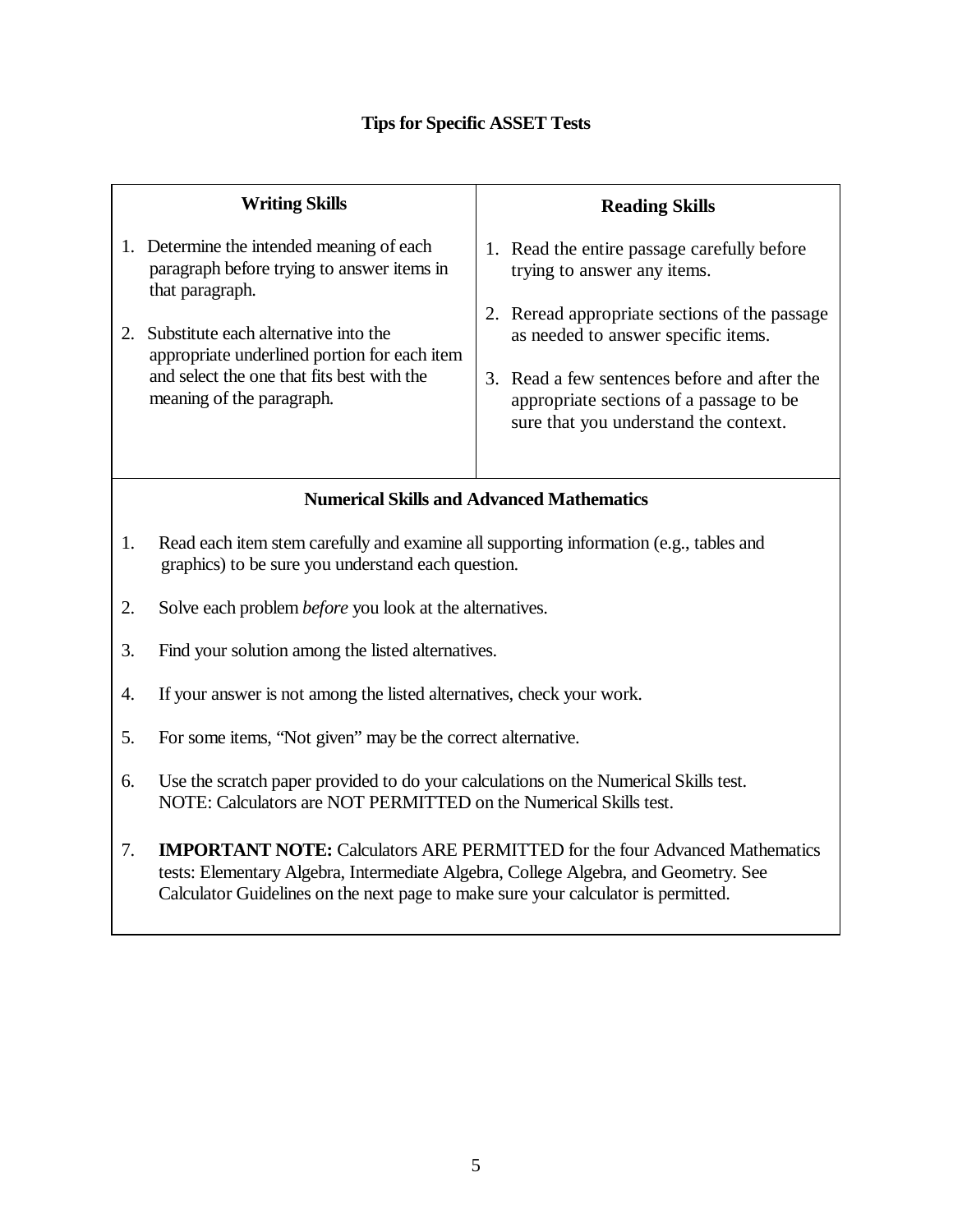Calculators may be used on the ASSET Elementary Algebra, Intermediate Algebra, College Algebra, and Geometry tests provided they meet the requirements listed below. (NOTE: Calculators are NOT allowed on the ASSET Numerical Skills Test.)

To ensure fairness for all test takers, avoid disturbances in the testing room, and protect the security of the testing materials and process, the following types of calculators are **not** permitted:

- Pocket organizers
- Handheld or laptop computers
- Electronic writing pads or pen-input devices—The Sharp EL 9600 is permitted.
- Models with a QWERTY (typewriter) keypad (although calculators with letters on the keys are permitted as long as the keys are not arranged in QWERTY format)
- Models with built-in capability to simplify algebraic expressions, multiply polynomials, or factor polynomials (often called Computer Algebra Systems)—Prohibited calculators in this category include:
	- Casio: Algebra fx 2.0, ClassPad 300, and all model numbers that begin with CFX-9970G
	- Texas Instruments: All model numbers that begin with TI-89 or TI-92
	- Hewlett-Packard: hp 48GII and all model numbers that begin with hp 40G or hp 49G

The following types of calculators are permitted only if they are used as noted:

- Models with paper tapes—The paper must be removed.
- Models that make noise—The sound feature must be turned off.
- Models that can communicate (transfer data or information wirelessly with other calculators)—The wireless transfer capability must be disabled by placing opaque material (such as masking tape) over the infrared data port.
- Models that have a power cord—No power cords are permitted. The electrical cord must be removed.

**NOTE:** ACT monitors new calculators as they become available. For the latest list of prohibited calculators, students and institutions are invited to check ACT's website (*www.act.org*) or call toll free 800/498-6481 for a recorded message.

If students plan to use a calculator, they are responsible for bringing an acceptable one to the testing session. Sharing calculators during the test is **not** permitted, and the test proctor will **not** provide a calculator.

Students are also responsible for ensuring that their calculator works properly. If their calculator uses batteries, students must make certain that the batteries are strong enough to last throughout the testing session. Students may bring a spare calculator and extra batteries with them.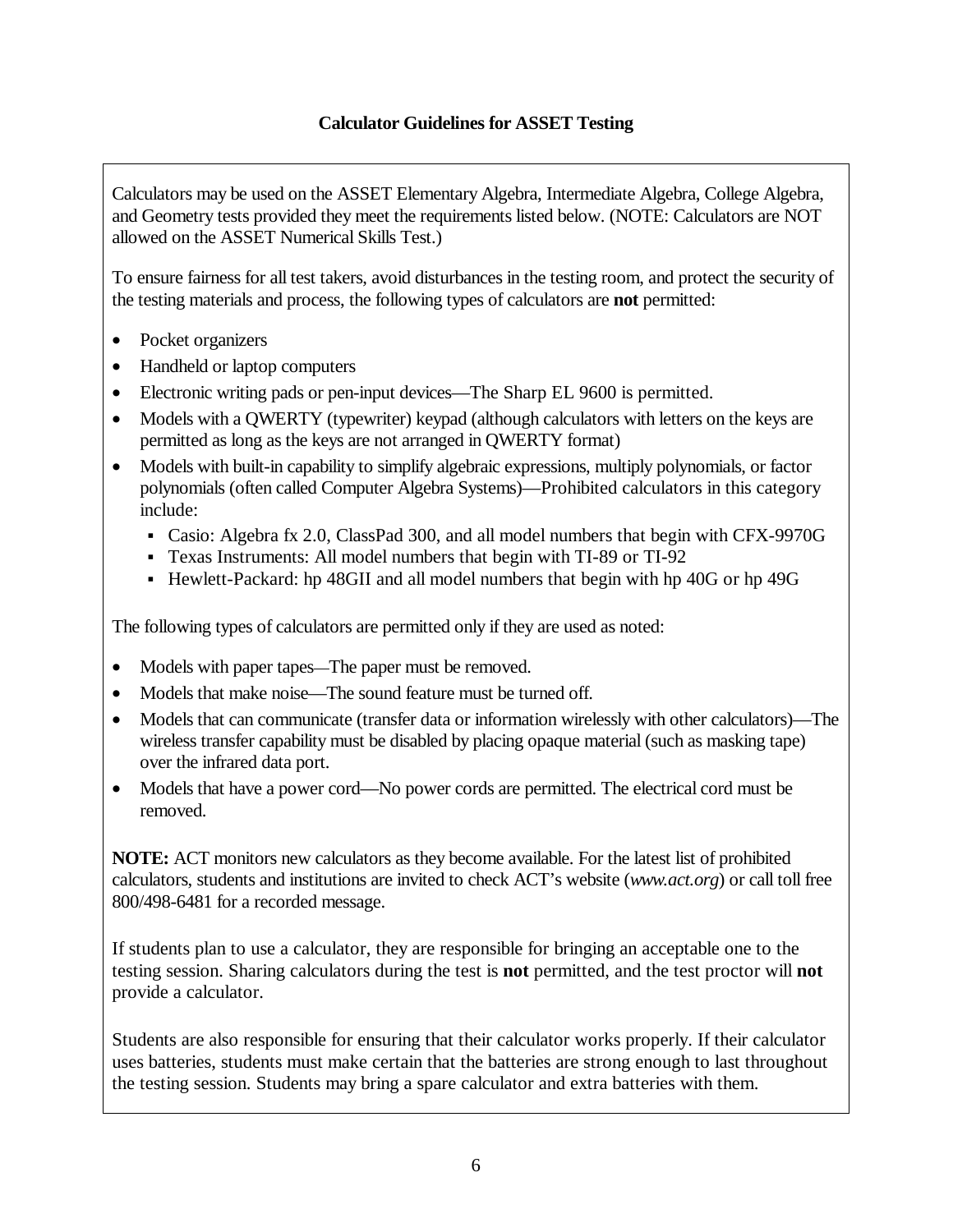#### **Sample Writing Skills Test**

**Directions:** In the passage that follows, certain words and phrases are underlined and numbered. In the right-hand column, you will find alternatives for each underlined part. You are to choose the one that best expresses the idea, makes the statement appropriate for standard written English, or is worded most consistently with the style and tone of the passage as a whole. If you think the original version is best, choose "NO CHANGE." You will also find questions about a section of the passage or about the passage as a whole. For each question in the test, choose the alternative you consider best and fill in the corresponding space on your answer sheet. Read each passage through once before you begin to answer the questions that accompany it. You cannot determine some answers without reading several sentences beyond the phrase in question. Be sure that you have read far enough ahead each time you choose an alternative.

The following paragraphs may or may not be in the most logical order. Each paragraph is numbered in brackets, and item 11 will ask you to choose the sequence of paragraph numbers that is in the most logical order.

[1]

In the end, everyone gives up

jogging. Some find that their

strenuous efforts to earn a living

drains away the energy necessary for 1

1. A. NO CHANGE

- B. drain
- C. has drained
- D. is draining

running. Others suffering from 2

2. A. NO CHANGE

- B. suffered
- C. suffer
- D. suffering with

defeat by the hazards of the course,

which can range from hard pavement to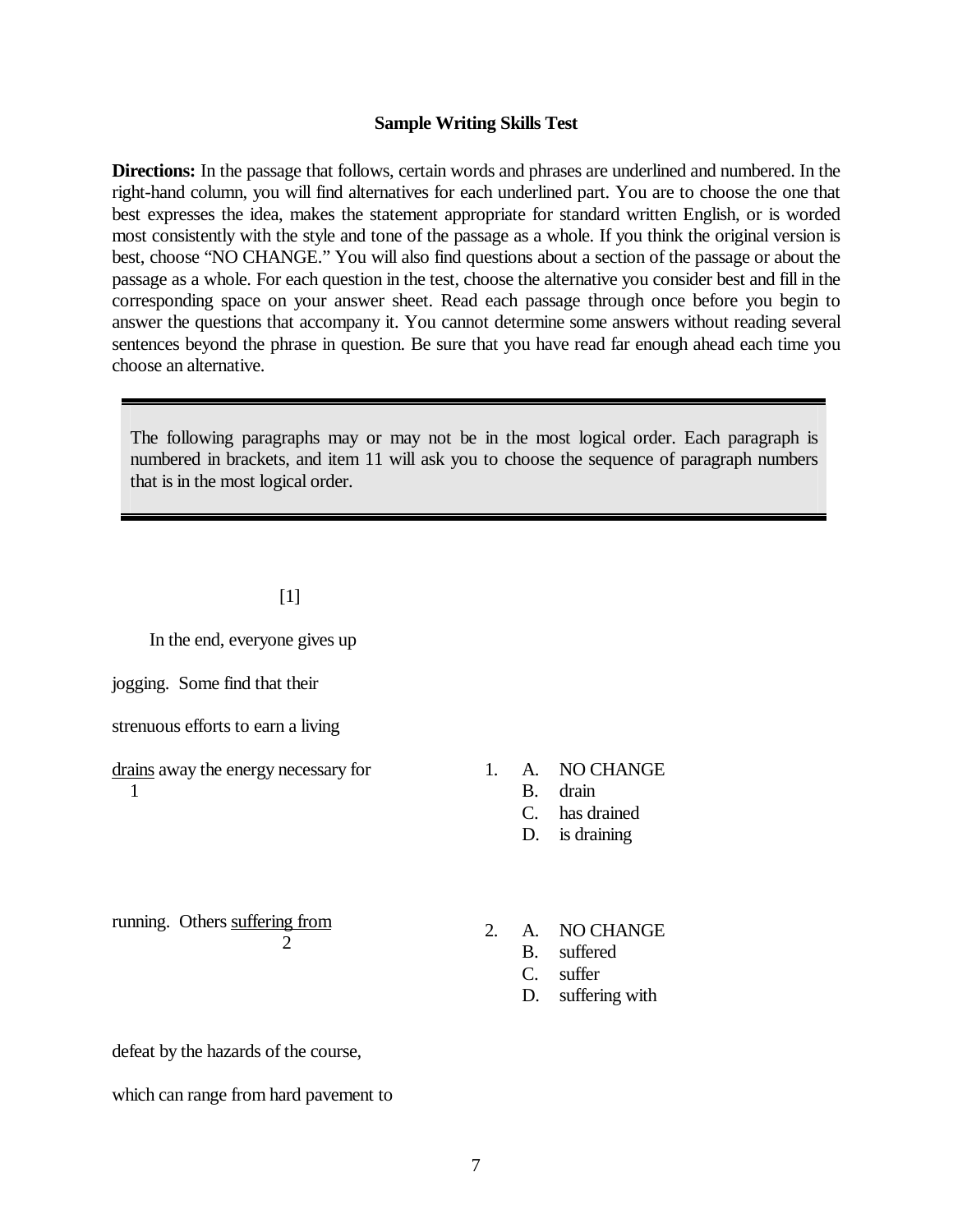muddy tracks and from smog to sleet

and snow. Person's can also simply 3

collapse in their sneakers. My

experience having been different, 4

however; I had a revelation.

[2]

 It happened two summers ago up at Lake Tom, where I was vacationing with friends. I had been accustomed to running fairly regularly, but that whole week I decided to be lazy. I sailed, basked in the sun, and ate  $\sim$  5 wonderful: lobster, steak, 5

corn on the cob, baked potatoes, and

ice cream. By the fourth day of this routine, I had to face the truth which  $\sim$  6

my body was slowly changing to dough.

- 3. A. NO CHANGE
	- B. Still others
	- C. One may also
	- D. It's also possible to
- 4. A. NO CHANGE
	- B. being different,
	- C. was a difference,
	- D. was different.

- 5. A. NO CHANGE
	- B. ate wonderfully:
	- C. eating wonderful:
	- D. eat wonderful:
- 6. A. NO CHANGE
	- B. truth about
	- C. truth:
	- D. truth, which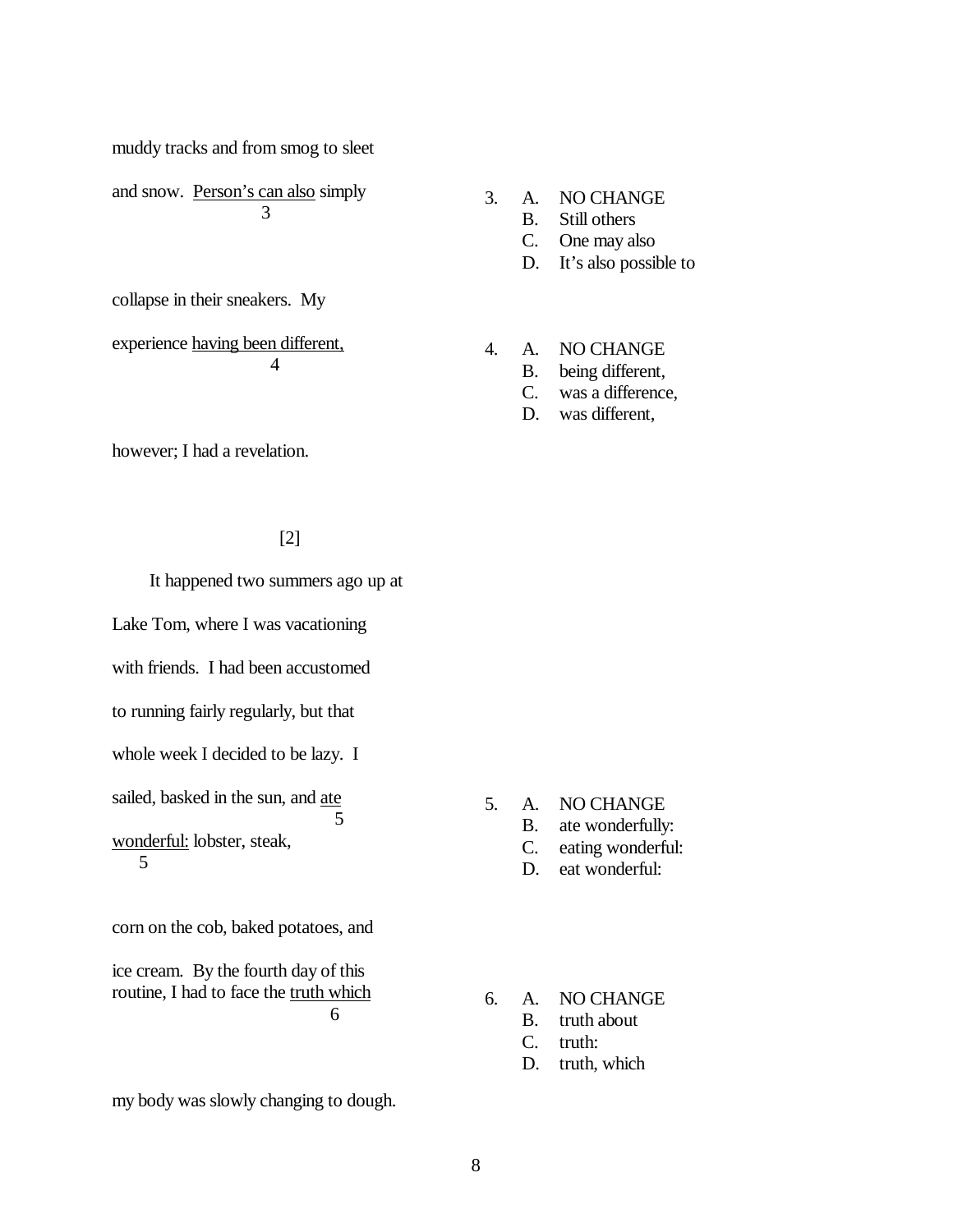[3]

 So, filled with worthy ambition, I tied on my favorite pair of running shoes and loped out to the main road in search of a five-mile route. Out 7 of curiosity, I turned onto Lookout 7 Hill Road and soon discovered how the 7

road had come by its name. I was chugging, at a painfully slow rate, up one of the longest, steepest 8

inclines in the region. Perched at the faraway top of the hill was a solitary house, and only a desire to get a closer look at the place kept me going.

#### [4]

 I was exhausted when, gasping and bedraggled, I reached the crest of the hill. There I found a native New Englander rocking tranquilly on the

7. A. NO CHANGE

- B. Out of curiosity, Lookout Hill Road was turned onto
- C. Having become curious, Lookout Hill Road was the road I turned onto
- D. Lookout Hill Road, having become curious, was the route I turned onto—

### 8. A. NO CHANGE

- B. longest, steepest,
- C. steepest longest,
- D. longest and steepest,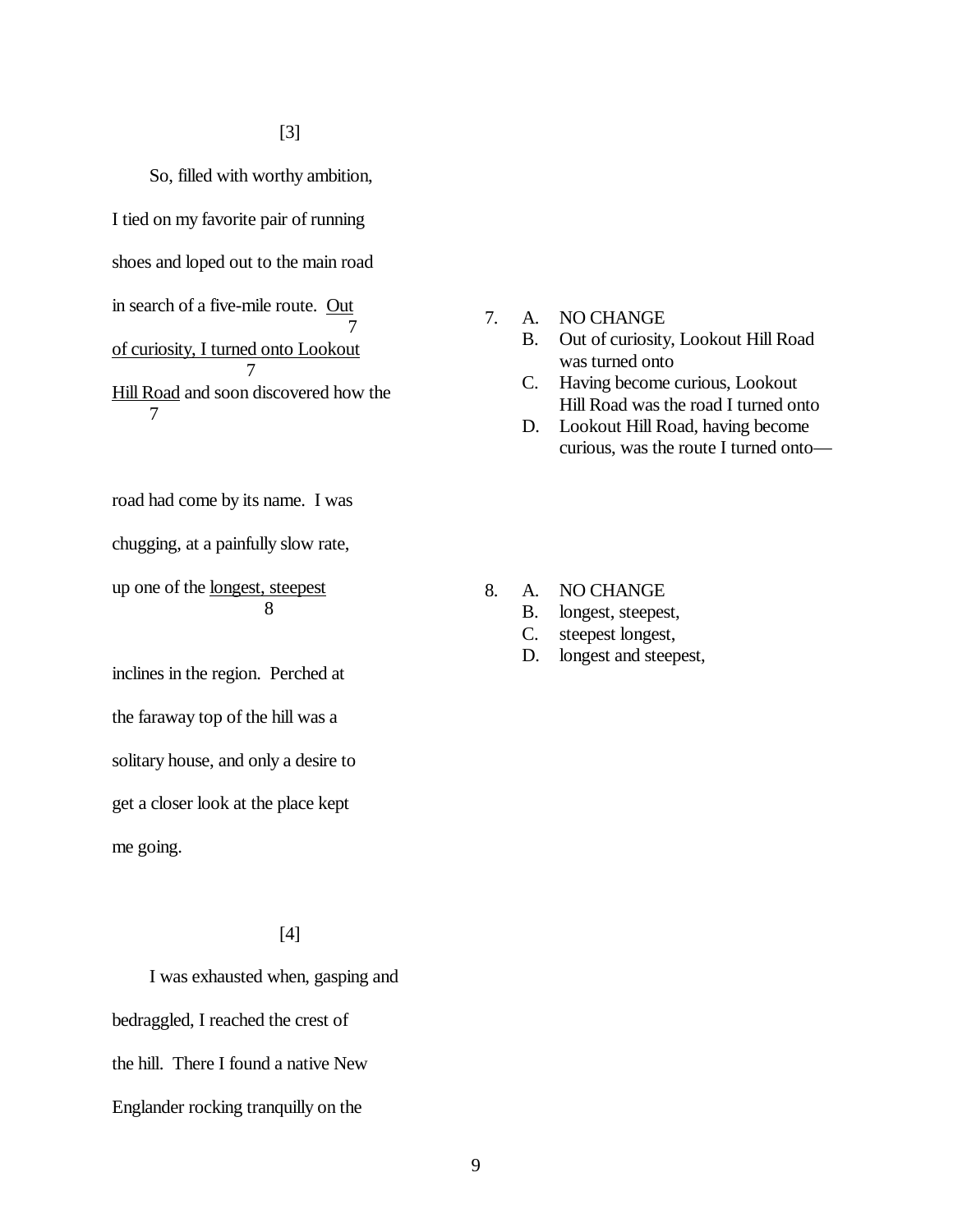front porch of the house, which was 9 painted. "Mister," I panted, "you 9

- 9. A. NO CHANGE
	- B. house (painted).
	- C. house, and it was painted.
	- D. house.

sure live on a big hill!"

[5]

He studied me closely for a

moment and then responded, "Yep, and

I've got the good sense not to run up

it." That night I tied the laces of 10 my running shoes around a rock and 10

10. A. NO CHANGE

- B. laces, of my running
- C. laces of my running,
- D. laces; of my running

pitched them into Lake Tom.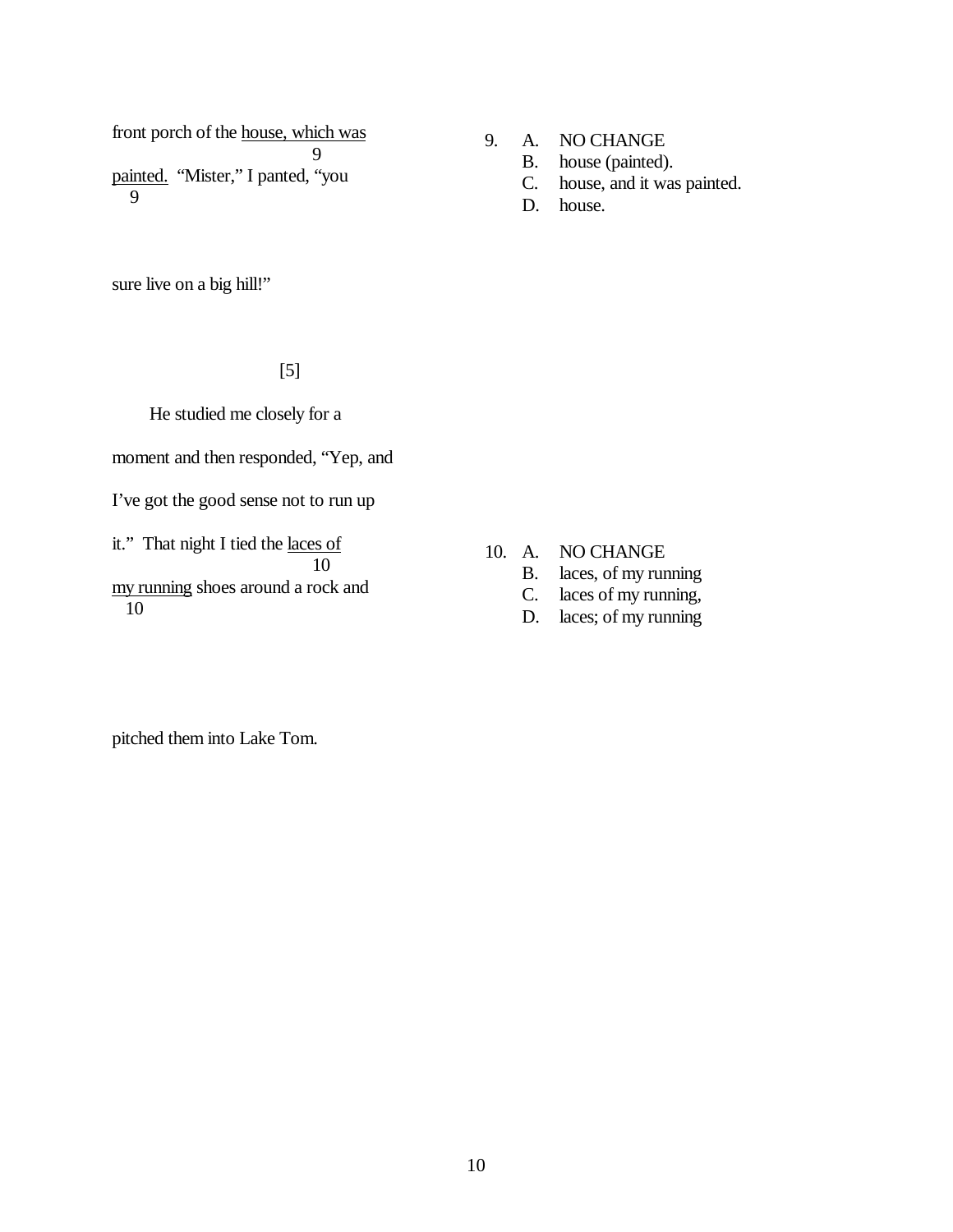Items 11 and 12 pose questions about the essay as a whole.

- 11. Choose the sequence of paragraph numbers that will make the essay's structure most logical.
- 11. A. NO CHANGE B. 1, 4, 5, 2, 3 C. 1, 5, 4, 3, 2
	- D. 4, 5, 1, 2, 3

- 12. Is the use of direct quotation in the essay appropriate?
- 12. A. No, because the essay is an explanation of why the writer gave up jogging.
	- B. No, because more physical detail would be better in a descriptive essay.
	- C. Yes, because the story is enlivened by dialogue.
	- D. Yes, because the essay persuades readers to talk about running.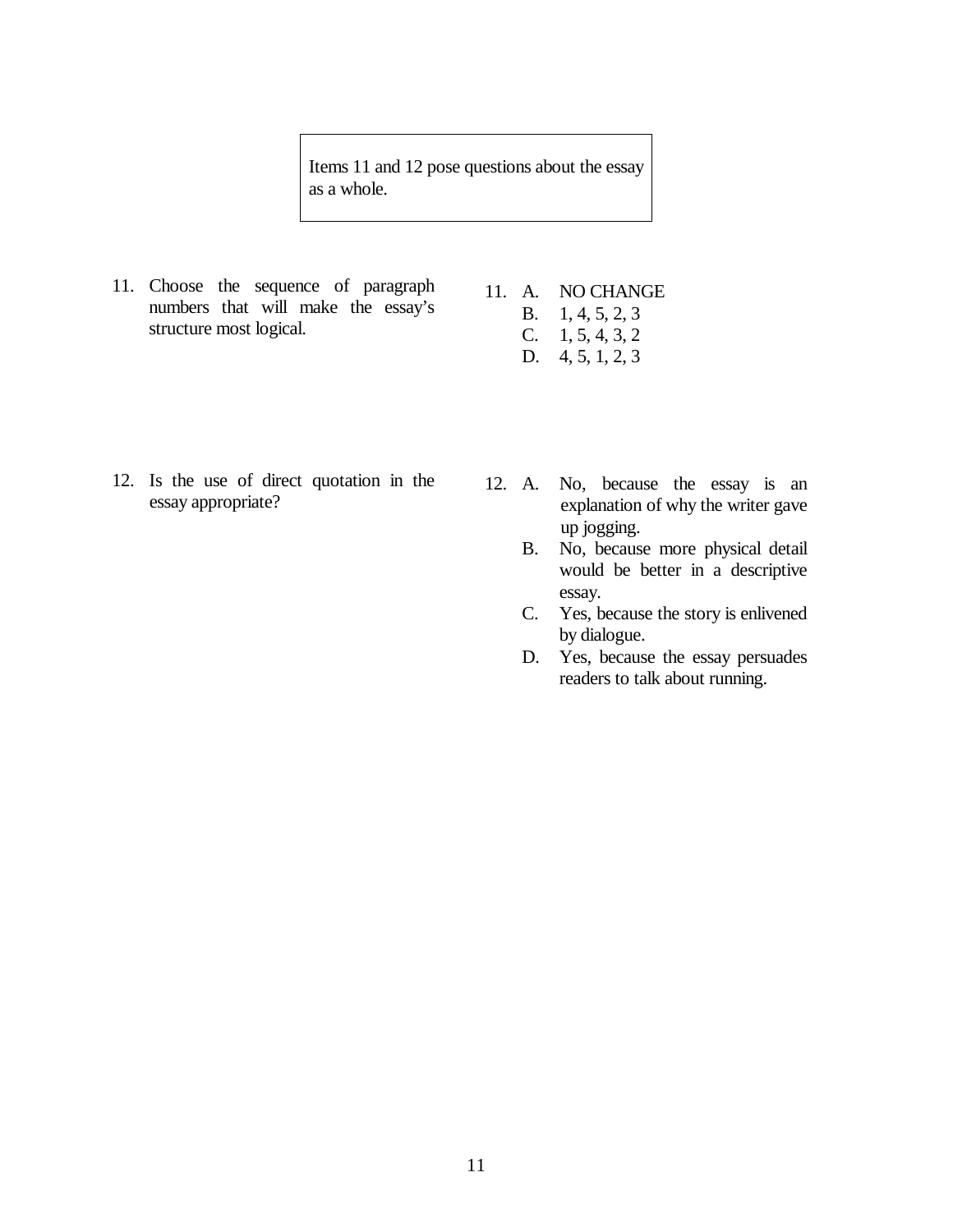**DIRECTIONS:** The passage below is followed by 8 questions. After reading the passage, choose the best answer to each question and fill in the corresponding space on your answer sheet. You may look back at the passage as often as you wish.

 The Industrial Revolution got under way first in England. This is a historical fact of the utmost significance, for it explains in large part England's primary role in world affairs in the nineteenth century. Consequently, the question of why the Industrial Revolution began where it did is of much more than academic interest.

 The problem may be simplified by eliminating those countries that could not, for one reason or another, have generated the Industrial Revolution. Italy at one time had been an economic leader but had dropped behind with the Discoveries and the shift of the main trade routes from the Mediterranean to the Atlantic. Spain had been economically predominant in the sixteenth century but had then lost out to the northwestern states for various reasons already noted. Holland had enjoyed her Golden Age in the seventeenth century, but she lacked the raw materials, labor resources, and water power necessary for machine production. The various countries of Central and Eastern Europe had been little affected by the Commercial Revolution and hence did not develop the technical skills, the trade markets, and the capital reserves needed for industrialization.

 This leaves only France and Britain as possible leaders, and of the two, England had certain advantages that enabled her to forge far ahead of her rival. In commerce, for example, the two countries were about equal in 1763, or, if anything, France was somewhat in the lead. But France had a population three times that of England. France also lost ground in foreign trade when she was driven out of Canada and India in 1763. Furthermore, the blockade of the British fleet during the Revolutionary and

Napoleonic Wars reduced French commerce to about half its 1788 value, and the loss was not restored until 1825.

 Another important advantage enjoyed by Britain is that she had taken an early lead in the basic coal and iron industries. Because the forest reserves were being depleted, Britain early began using coal for fuel and for smelting iron. By the time of the French Revolution in 1789, Britain was producing about 10 million tons of coal per year, while France was producing 700,000 tons. A contemporary poet sensed the significance of this unlimited source of power for English industry when he wrote,

> England's a perfect World! has Indies too! Correct your Maps! New-castle is Peru.

England also pioneered in the development of the blast furnace which, in contrast to the old forges, could mass-produce iron. In 1780 Britain's iron output had been a third that of France; by 1840, it was three times more. All this meant that Britain was pushing ahead in the production of goods of mass consumption for which there was a large and steady demand, whereas France specialized more in luxury commodities of limited and fluctuating demand. Perhaps Voltaire had this in mind when he wrote in 1735, "In truth we are the whipped cream of Europe."

From L. S. Stavrianos, *The World Since 1500: A Global History.* 

1. The word *forge*, as it is used in the third paragraph, means: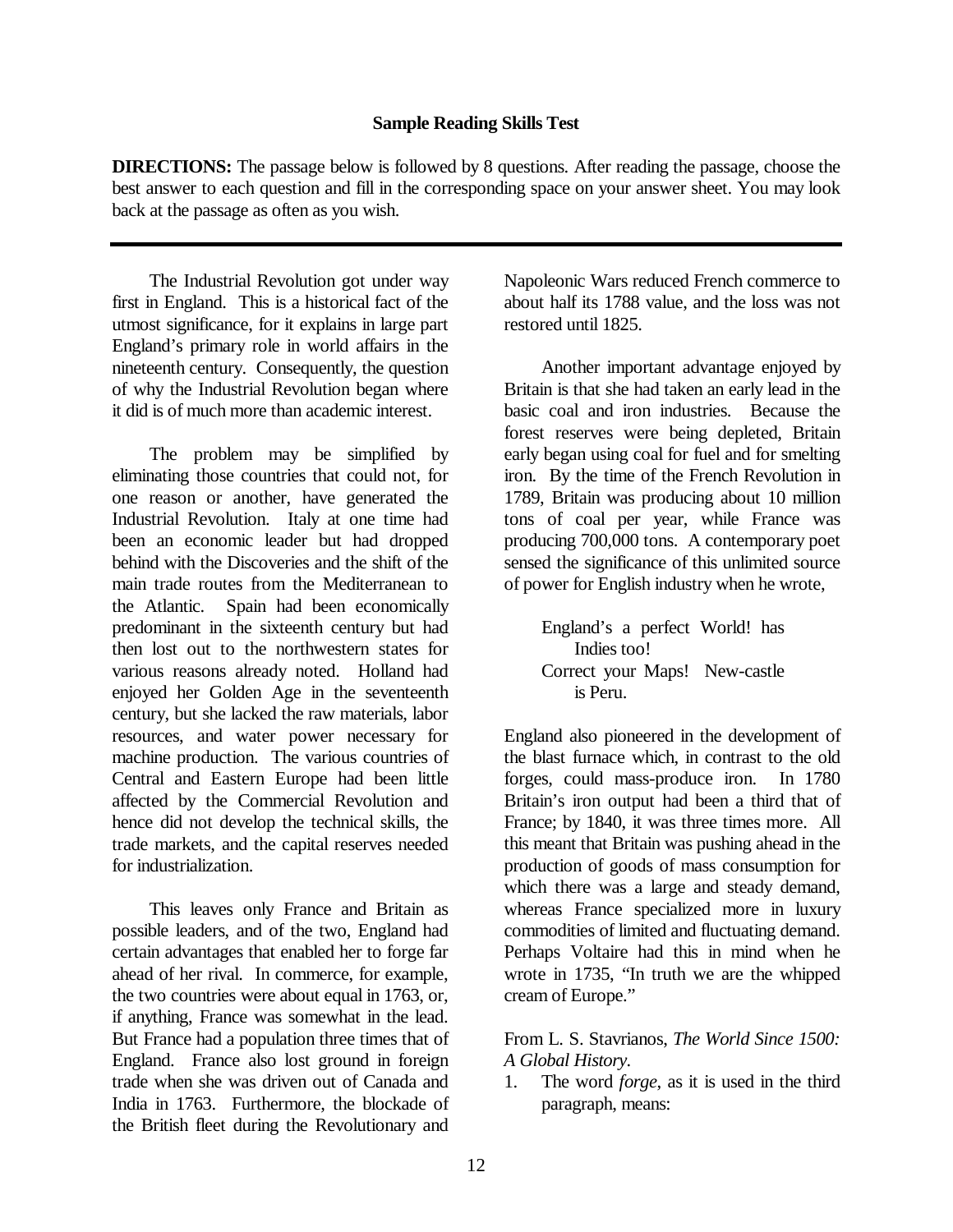- A. make use of the blast furnace.
- B. alter in order to deceive.
- C. move forward steadily.
- D. produce wrought iron.
- 2. In comparing the economic development of England and France, the passage shows that:
	- A. England and France were essentially equals until the middle of the nineteenth century.
	- B. France modeled itself on the examples of Italy and Spain, while England modeled itself on the example of Holland.
	- C. England gained most of its capital reserves from the spoils of war, while France gained its capital reserves from trade.
	- D. England began on an equal base with France in the middle of the eighteenth century, but pulled far ahead by the middle of the nineteenth century.
- 3. What reason does the author give for discussing several countries besides England and France?
	- A. Enriching the information provided in the passage
	- B. Balancing the passage in the interest of fairness
	- C. Simplifying the problem confronted in the passage
	- D. Eliminating countries whose Golden Age was yet to come
- 4. The passage suggests that generating the first Industrial Revolution required which of the following?
	- I. Raw materials
	- II. Technical skills
	- III. A large population
	- A. I only
	- B. III only
	- C. I and II only
	- D. II and III only
- 5. The author asserts that England's primary role in world affairs in the nineteenth century can be explained in large part by:
	- A. the Industrial Revolution getting under way in England first.
	- B. England's overwhelming naval power.
	- C. The decline of Italy, Spain, Holland, and Central and Eastern Europe.
	- D. England's unlimited source of power to fuel its industry.
- 6. The passage suggests that one indication of a country's success in industrializing was:
	- A. an educational system that could produce a steady supply of skilled workers.
	- B. an ability to satisfy a large market for necessary, rather than luxury, goods.
	- C. a forest reserve that could be rapidly and efficiently replenished.
	- D. a fluctuating demand for luxury, rather than necessary, goods.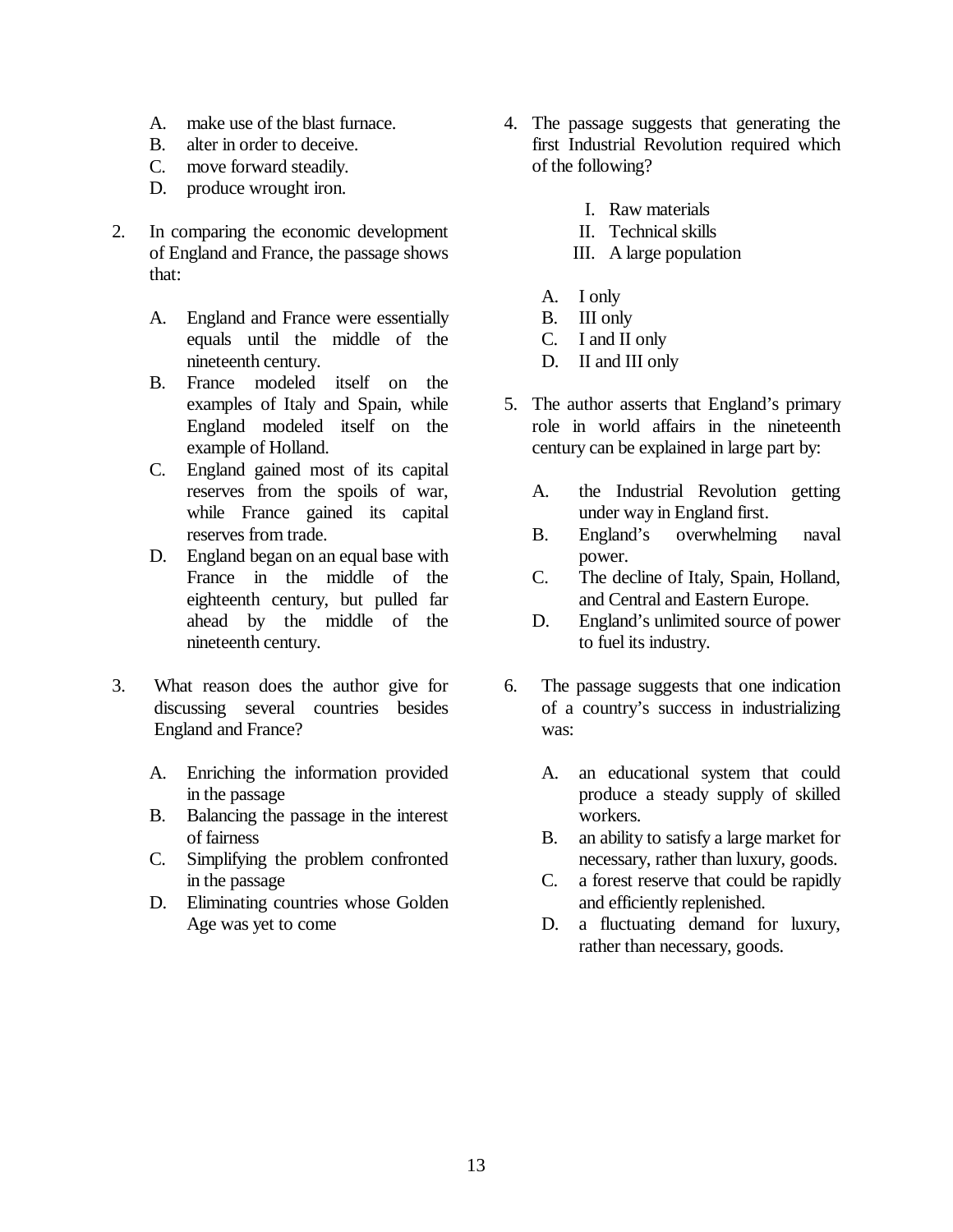- 7. According to the passage, France was compared to whipped cream by:
	- A. an unnamed contemporary poet.
	- B. Voltaire.
	- C. Napoleon.
	- D. L. S. Stavrianos.
- 8. The main idea of the passage is that:
	- A. certain conditions gave England an advantage over other countries in industrializing.
	- B. with its conquest of Canada in 1763, England controlled the raw materials necessary for industrialization.
	- C. the English preferred quantity in their goods, while the French demanded quality.
	- D. England's primary position in international affairs gave it the wealth and influence necessary for industrialization.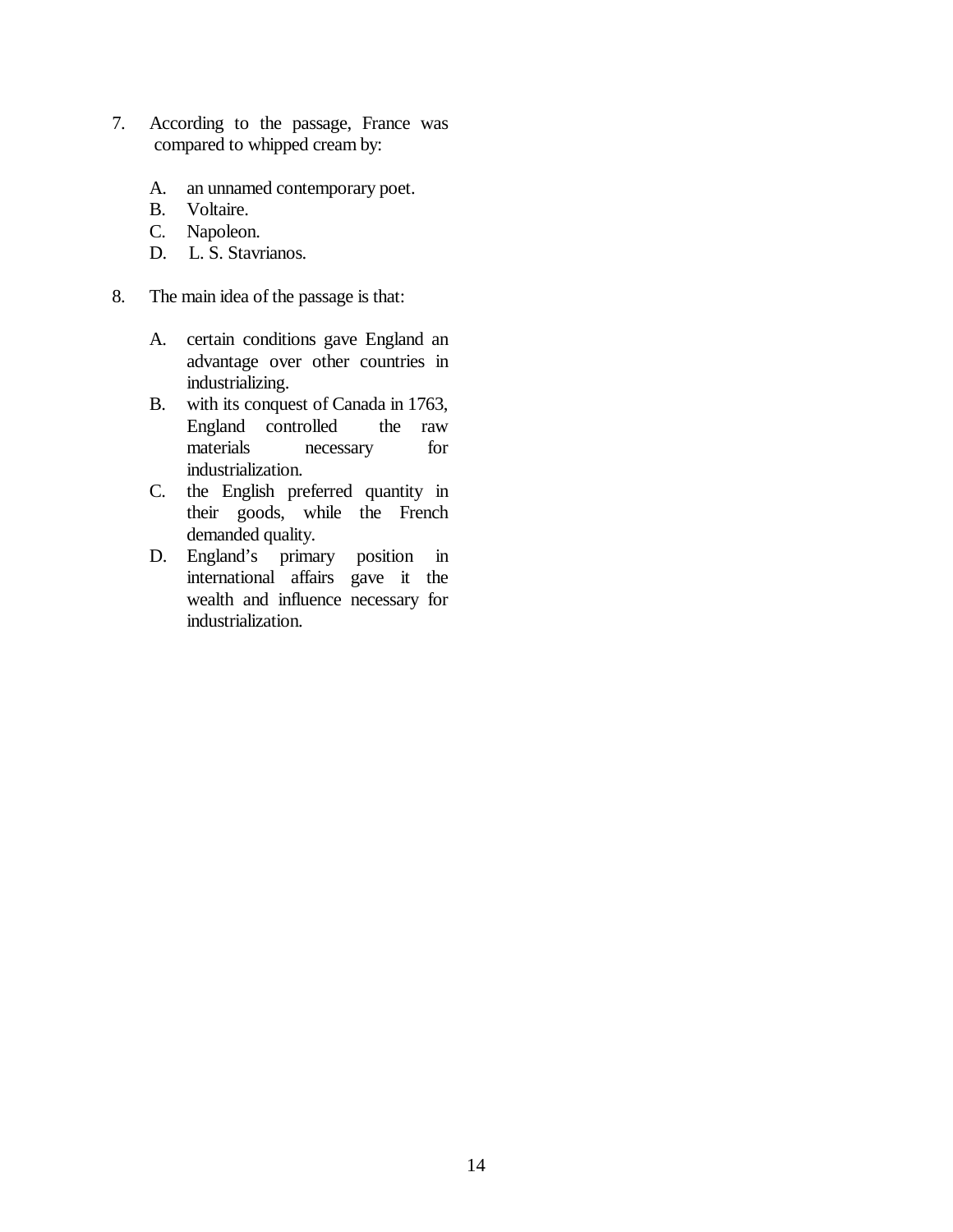#### **Sample Numerical Skills Test**

**Directions:** Solve each problem, choose the correct answer, and then fill in the corresponding space on your answer sheet. For some questions, the fifth choice for an answer will be "Not given." Whenever none of the first 4 possible answers is correct, choose "Not given" as your answer.

Do not linger over problems that take too much time. Solve as many as you can; then return to the others in the time you have left.

- 1.  $0.05 + 0.30 = ?$ 
	- A. 0.08
	- B. 0.305
	- C. 0.35
	- D. 0.38
	- E. Not given
- 2.  $0.35 \div 5 = ?$ 
	- A. 0.07
	- B. 0.70
	- C. 1.75
	- D. 7.00
	- E. Not given
- 3. On a road map with a scale of  $\frac{1}{4}$  inch per 10 miles, the highway from Waukee to Winterset is  $1\frac{3}{8}$  inches long. How many miles long is this highway?
	- A. 44
	- B. 55
	- C. 65
	- D. 70
	- E. 90
- 4. The price of gasoline has increased by 5% during the past month. If the price per gallon a month ago was \$1.20, what is the current price per gallon?
	- A. \$1.24
	- B. \$1.25
	- C. \$1.26
	- D. \$1.70
	- E. \$1.80
- 5.  $-2 | 3 4 5 | = ?$ 
	- A. –12 B. –8 C. 8 D. 12 E. 24

1

1

1

1

200 1

A.  $\frac{1}{5}$ 

**B.**  $\frac{1}{20}$ 

C.  $\frac{1}{25}$ 

D.  $\frac{1}{50}$ 

E.

6. Which of the following fractions is equivalent to 0.05 ?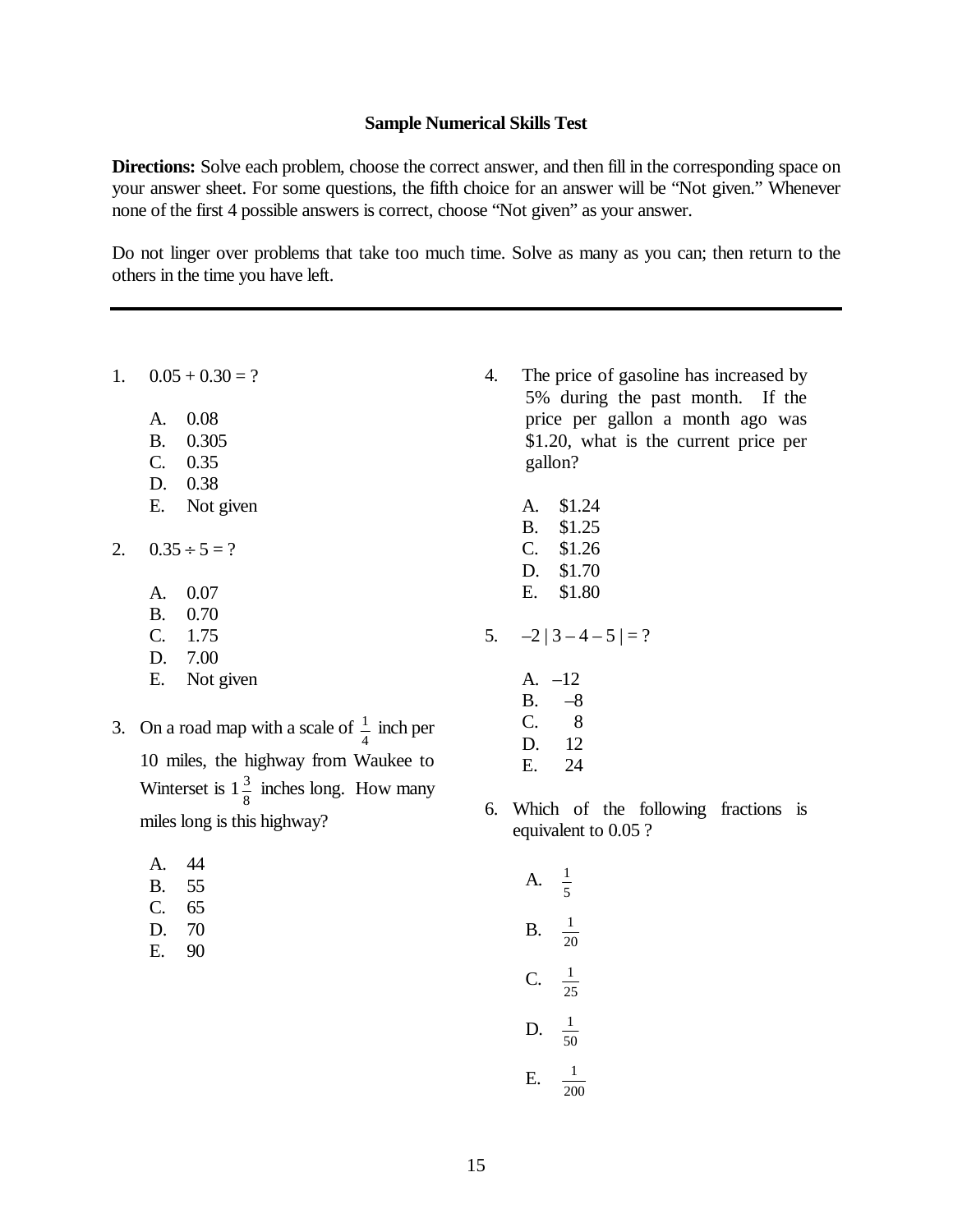### **Sample Elementary Algebra Test**

**Directions:** Solve each problem, choose the correct answer, and then darken the corresponding space on your answer sheet. For some questions, the fifth choice for an answer will be "Not given." Whenever none of the first 4 possible answers is correct, choose "Not given" as your answer.

Do not linger over problems that take too much time. Solve as many as you can; then return to the others in the time you have left.

| 1. | If $5 \times 10^n = 0.005$ , then $n = ?$     | 4. For all $x \neq 0$ and $y \neq 0$ , |
|----|-----------------------------------------------|----------------------------------------|
|    | $A. -5$<br>B. $-3$                            | $\frac{(3x^{-2}y^3)^2}{xy} = ?$        |
|    | $C. -2$<br>D. 2                               |                                        |
| 2. | E. 3<br>If $x = -3$ , then $x^2 - 2x + 1 = ?$ | A. $9x^3y^8$<br>B. $\frac{9y^4}{x}$    |
|    | A. 16<br><b>B.</b> 4                          | C. $\frac{9y^4}{x^2}$                  |
|    | C. 1<br>$D. -11$<br>$E. -14$                  | D. $\frac{9y^5}{x^5}$                  |
| 3. | Which of the following gives                  | E. $\frac{9y^7}{x^5}$                  |
|    | $6a^2b^3 - 3a^2b$ in factored form?           |                                        |

- A.  $3a^2b(2b^2)$
- **B.**  $3a^2(2b^2-1)$
- C.  $3ab(2ab^2-1)$
- D.  $3a^2b(2b^2-1)$
- E.  $a^2b(6b^2-1)$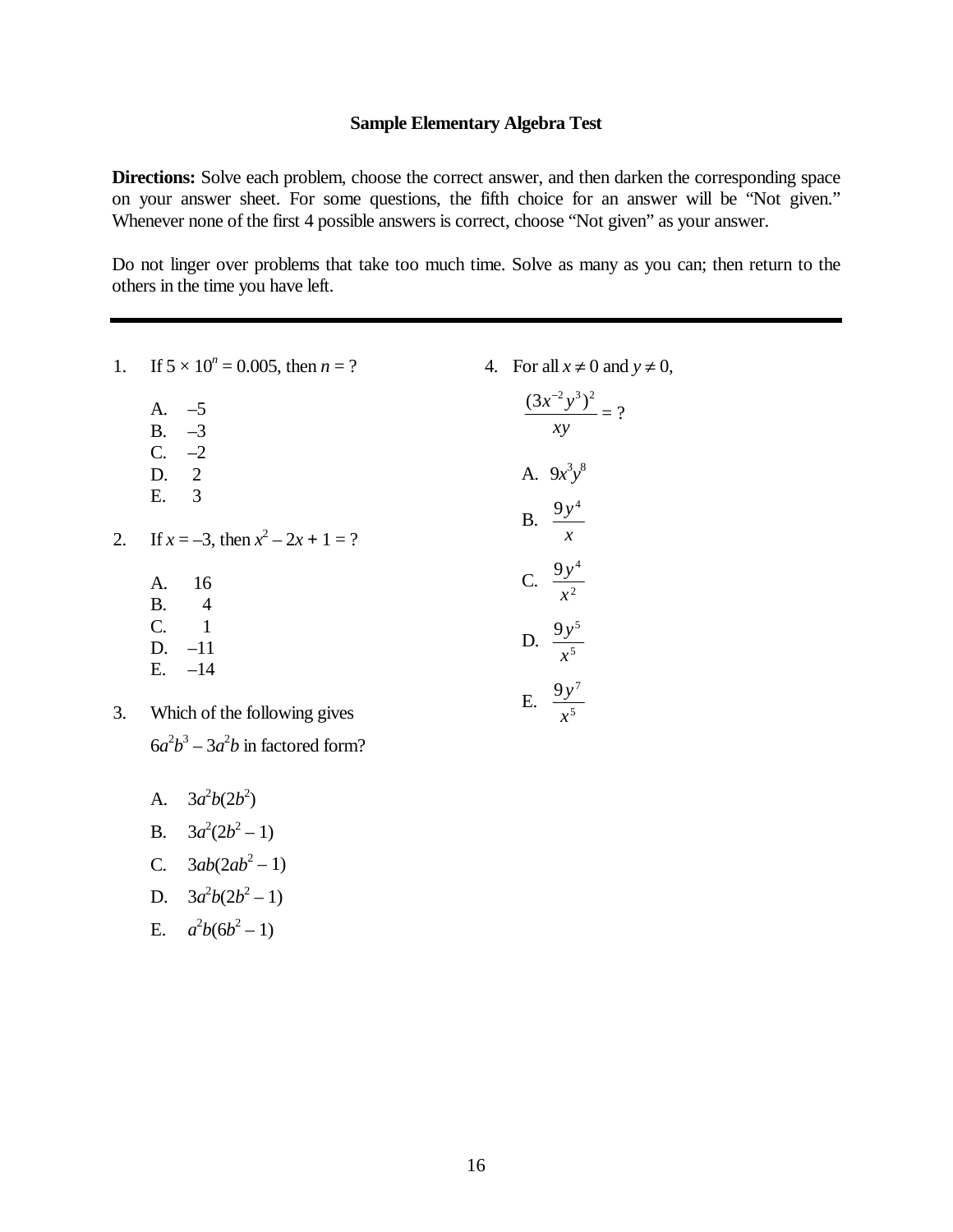#### **Sample Intermediate Algebra Test**

**Directions:** Solve each problem, choose the correct answer, and then fill in the corresponding space on your answer sheet. Do not linger over problems that take too much time. Solve as many as you can; then return to the others in the time you have left.

- 1. What are all the real values of *x* that are solutions for the inequality  $|x-2| \leq 6$ ?
	- A.  $-8 \le x \le -4$
	- B.  $-8 ≤ x ≤ 4$
	- C.  $-8 \le x \le 8$
	- D.  $-4 \le x \le 4$
	- E.  $-4 \le x \le 8$
- 2. If  $3x 2 = 2y$  and  $y = 3z + 5$ , which of the following is equal to *x* ?
	- A.  $z + 2$
- **B.**  $z + \frac{7}{3}$ 7
	- C.  $z + 5$
	- D.  $2z + 4$
	- E.  $3z + 7$
- 3. What is the distance between the points with  $(x,y)$  coordinates  $(3,-2)$  and  $(-3,-1)?$ 
	- A.  $\sqrt{7}$
	- B.  $\sqrt{37}$
	- C.  $\sqrt{11}$
	- D. 3
	- E. 7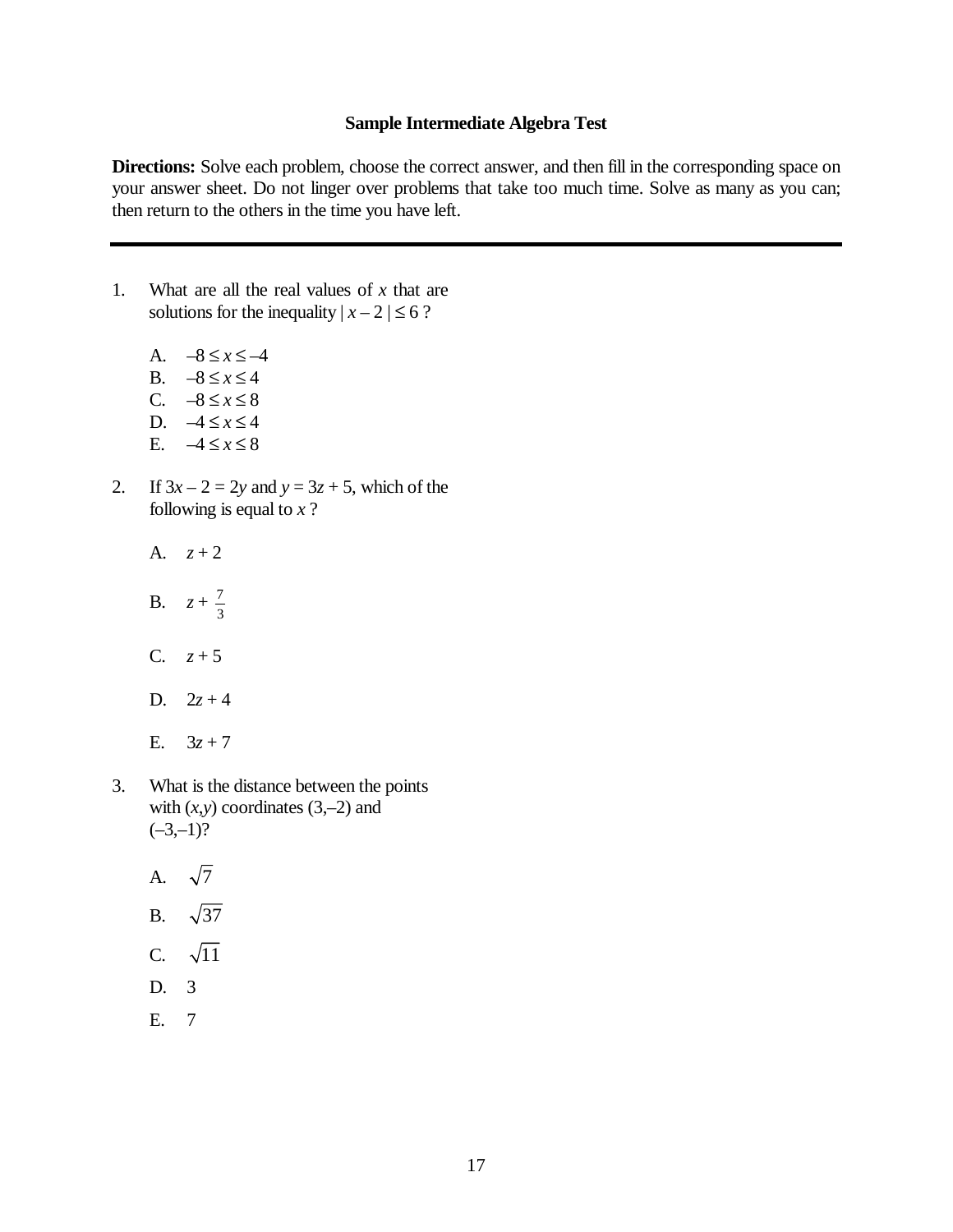## **Sample College Algebra Test**

**Directions:** Solve each problem, choose the correct answer, and then fill in the corresponding space on your answer sheet. Do not linger over problems that take too much time. Solve as many as you can; then return to the others in the time you have left.

- 1.  $\log 8 + \log 2 = ?$ 
	- A. log 4
	- B. log 10
	- C. log 16
	- D. log 64
	- E. log 256
- 2. If  $f(x) = x^2 2$ , then  $f(a + 2) = ?$
- A.  $a^2 + 4a + 4$
- **B.**  $a^2 + 4a + 2$
- C.  $a^2 + 4a$
- D.  $a^2 + 2$
- E.  $a^2$
- 3. For  $0^{\circ} < x < 90^{\circ}$ , how many solutions are there for the equation 2  $\sin x = \cos x$ ?
	- A. 0
	- B. 1
	- C. 2
	- D. 3
	- E. 4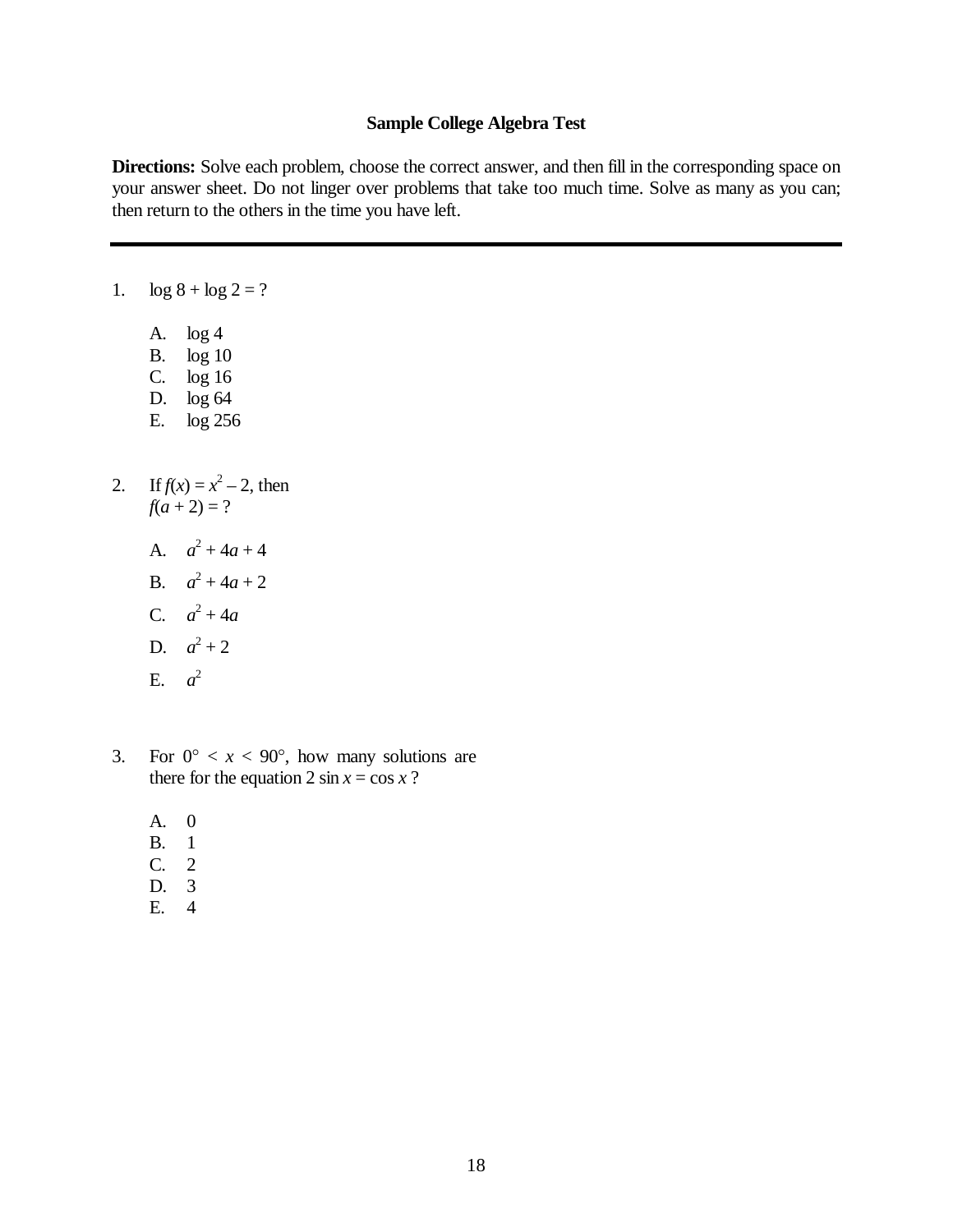#### **Sample Geometry Test**

**Directions:** Solve each problem, choose the correct answer, and then fill in the corresponding space on your answer sheet. Do not linger over problems that take too much time. Solve as many as you can; then return to the others in the time you have left.

- 1. If the diameter of a circle is 6 units long, what is the area of the circle, in square units?
	- A. 36π
	- B.  $24\pi$
	- C.  $12\pi$
	- D. 9π
	- E. 3π
- 2. In  $\triangle ABC$ , the lengths of  $\overline{AB}$  and  $\overline{BC}$  each equal 13 centimeters. If the perimeter of Δ*ABC* is 36 centimeters, what is the area, in square centimeters, of Δ*ABC* ?
	- A. 10
	- B. 30
	- C. 60
	- D. 62
	- E. 65
- 3. How many tiles are needed to tile the floor of a closet measuring 6 feet by 4 feet if each tile is a square with sides 8 inches long?
	- A. 18
	- B. 24
	- C. 30
	- D. 54
	- E. 192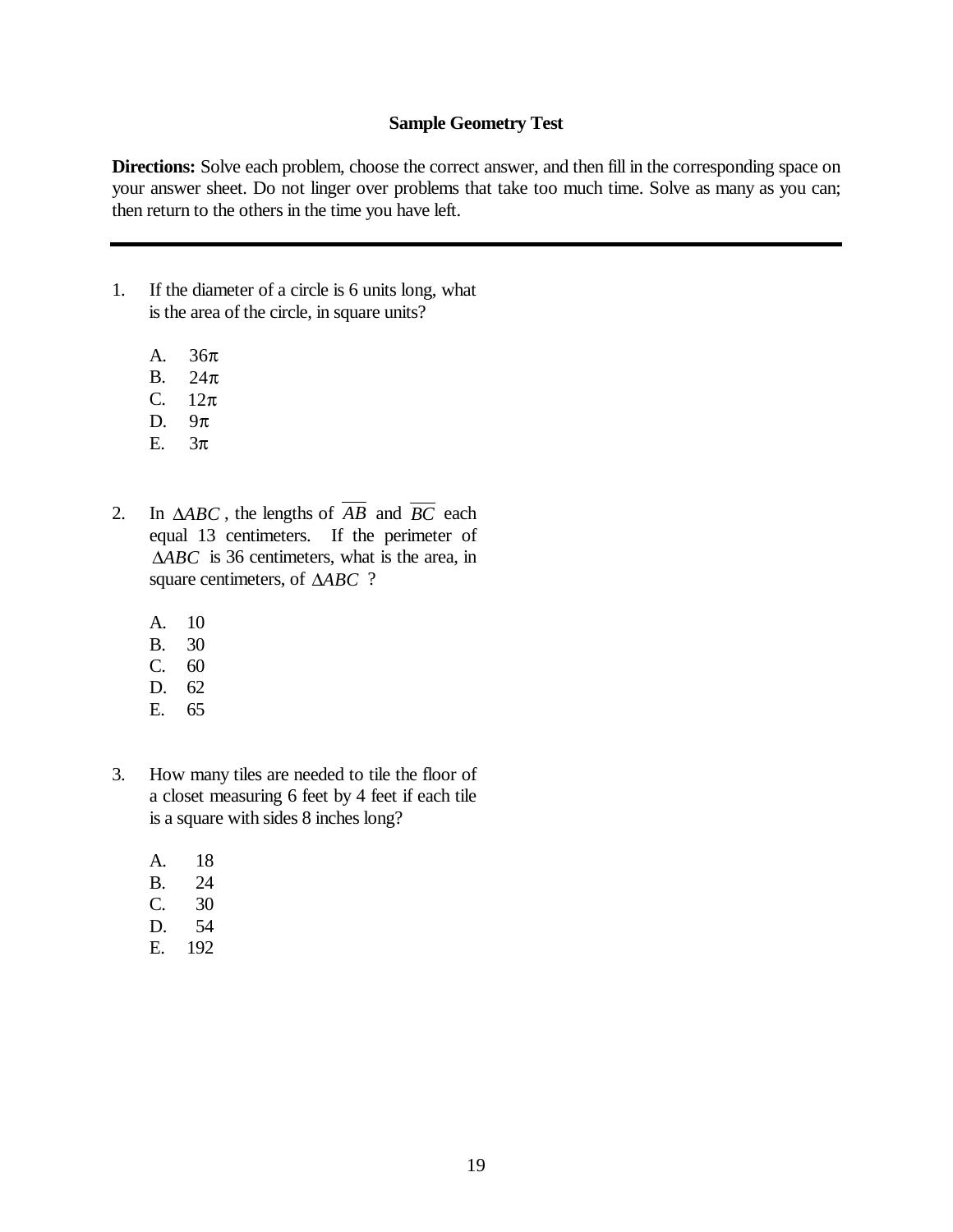## **Answers to Sample Items**

| <b>Writing Skills Answer Key</b> |                 |  | <b>Reading Skills Answer Key</b> |                |  |
|----------------------------------|-----------------|--|----------------------------------|----------------|--|
|                                  | 1. B 6. C 11. A |  |                                  | 1. C 4. C 7. B |  |
|                                  | 2. C 7. A 12. C |  |                                  | 2. D 5. A 8. A |  |
|                                  | 3. B 8. A       |  | 3. C 6. B                        |                |  |
|                                  | 4. D 9. D       |  |                                  |                |  |
| 5. B                             | 10. A           |  |                                  |                |  |

# **Numerical Skills Answer Key**

1. C 4. C 2. A 5. A 3. B 6. B

## **Elementary Algebra Answer Key**

**College Algebra Answer Key**

- 1. B
- 2. A
- 3. D
- 4. D

3. B

## **Intermediate Algebra Answer Key**

- 1. E 2. D 1. C 2. B
- 3. B

## **Geometry Answer Key**

- 1. D
- 2. C
- 3. D